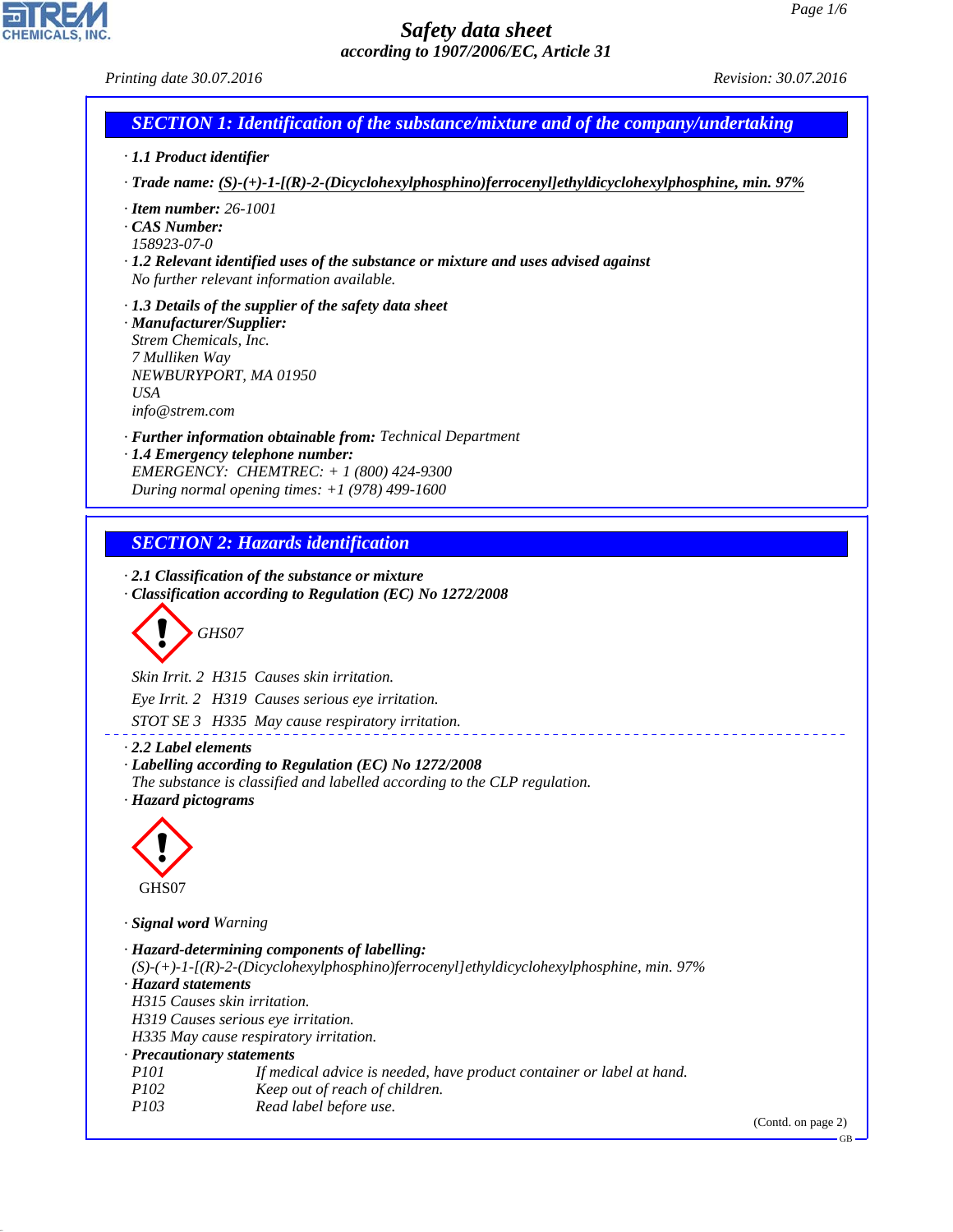*Printing date 30.07.2016 Revision: 30.07.2016*

*Trade name: (S)-(+)-1-[(R)-2-(Dicyclohexylphosphino)ferrocenyl]ethyldicyclohexylphosphine, min. 97%*

|                           | (Contd. of page 1)                                                                                                                                 |
|---------------------------|----------------------------------------------------------------------------------------------------------------------------------------------------|
| P <sub>262</sub>          | Do not get in eyes, on skin, or on clothing.                                                                                                       |
| P <sub>280</sub>          | Wear protective gloves/protective clothing/eye protection/face protection.                                                                         |
|                           | P305+P351+P338 IF IN EYES: Rinse cautiously with water for several minutes. Remove contact lenses, if<br>present and easy to do. Continue rinsing. |
| $P304 + P340$             | IF INHALED: Remove victim to fresh air and keep at rest in a position comfortable for<br><i>breathing.</i>                                         |
| $P403 + P233$             | Store in a well-ventilated place. Keep container tightly closed.                                                                                   |
| <i>P501</i>               | Dispose of contents/container in accordance with local/regional/national/international<br>regulations.                                             |
| $\cdot$ 2.3 Other hazards |                                                                                                                                                    |

*· Results of PBT and vPvB assessment*

*· PBT: Not applicable.*

*· vPvB: Not applicable.*

*SECTION 3: Composition/information on ingredients*

*· 3.1 Chemical characterisation: Substances*

*· CAS No. Description*

*158923-07-0 (S)-(+)-1-[(R)-2-(Dicyclohexylphosphino) ferrocenyl]ethyldicyclohexylphosphine, min. 97%*

#### *SECTION 4: First aid measures*

*· 4.1 Description of first aid measures*

- *· After inhalation: In case of unconsciousness place patient stably in side position for transportation.*
- *· After skin contact: Immediately wash with water and soap and rinse thoroughly.*

*· After eye contact:*

*Rinse opened eye for several minutes under running water. If symptoms persist, consult a doctor.*

- *· After swallowing: If symptoms persist consult doctor.*
- *· 4.2 Most important symptoms and effects, both acute and delayed No further relevant information available.*
- *· 4.3 Indication of any immediate medical attention and special treatment needed*

*No further relevant information available.*

## *SECTION 5: Firefighting measures*

- *· 5.1 Extinguishing media*
- *· Suitable extinguishing agents:*
- *CO2, powder or water spray. Fight larger fires with water spray or alcohol resistant foam.*
- *· 5.2 Special hazards arising from the substance or mixture No further relevant information available.*
- *· 5.3 Advice for firefighters*
- *· Protective equipment: No special measures required.*

#### *SECTION 6: Accidental release measures*

- *· 6.1 Personal precautions, protective equipment and emergency procedures Not required.*
- *· 6.2 Environmental precautions: No special measures required.*
- *· 6.3 Methods and material for containment and cleaning up: Dispose contaminated material as waste according to item 13. Ensure adequate ventilation.*

(Contd. on page 3)



GB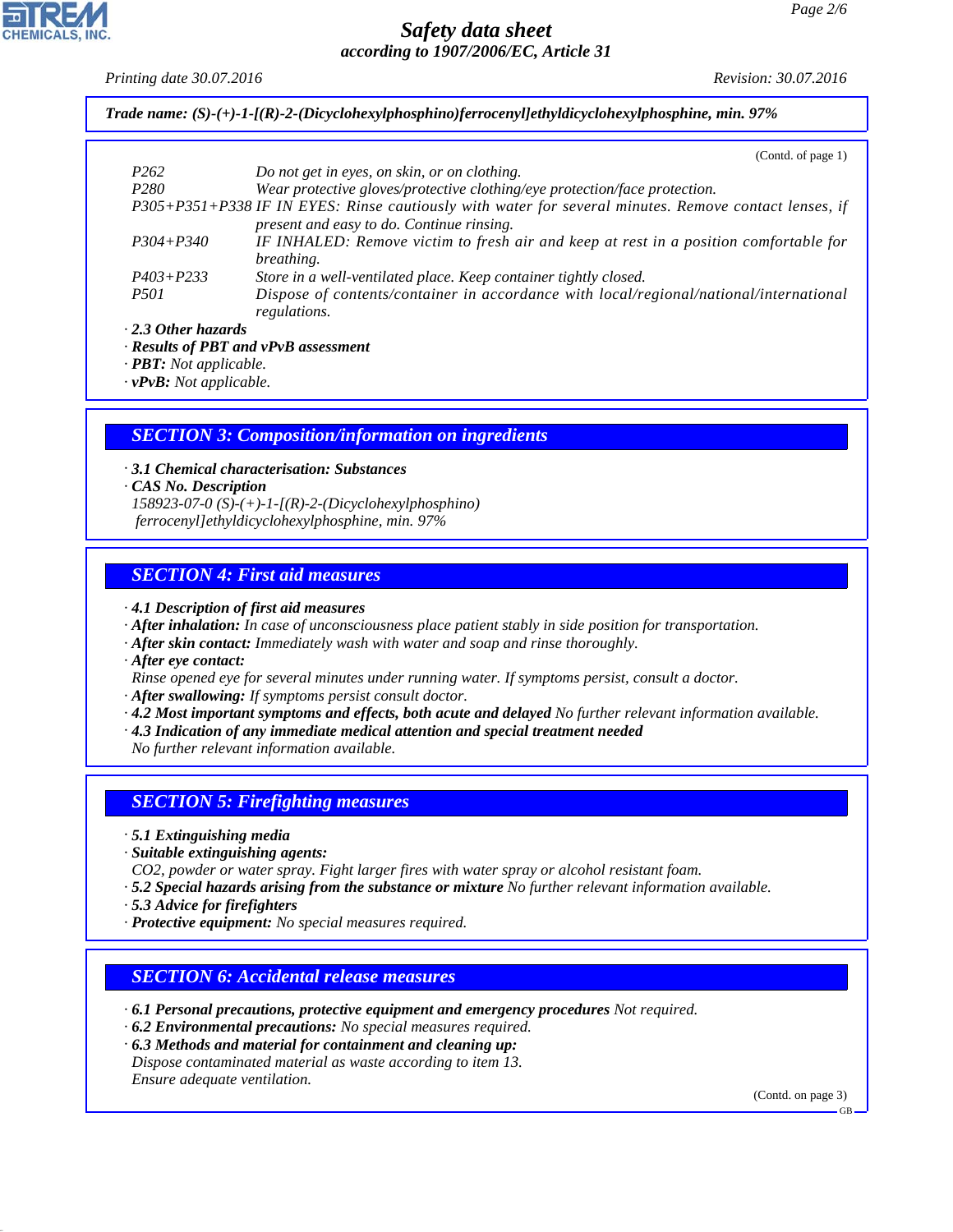*Printing date 30.07.2016 Revision: 30.07.2016*

(Contd. of page 2)

*Trade name: (S)-(+)-1-[(R)-2-(Dicyclohexylphosphino)ferrocenyl]ethyldicyclohexylphosphine, min. 97%*

#### *· 6.4 Reference to other sections*

*See Section 7 for information on safe handling. See Section 8 for information on personal protection equipment. See Section 13 for disposal information.*

# *SECTION 7: Handling and storage*

*· 7.1 Precautions for safe handling No special precautions are necessary if used correctly. · Information about fire - and explosion protection: No special measures required.*

- *· 7.2 Conditions for safe storage, including any incompatibilities*
- *· Storage:*
- *· Requirements to be met by storerooms and receptacles: No special requirements.*

*· Information about storage in one common storage facility: Not required.*

- *· Further information about storage conditions: Keep container tightly sealed.*
- *· 7.3 Specific end use(s) No further relevant information available.*

#### *SECTION 8: Exposure controls/personal protection*

- *· Additional information about design of technical facilities: No further data; see item 7.*
- *· 8.1 Control parameters*
- *· Ingredients with limit values that require monitoring at the workplace: Not required.*
- *· Additional information: The lists valid during the making were used as basis.*
- *· 8.2 Exposure controls*
- *· Personal protective equipment:*
- *· General protective and hygienic measures:*

*Keep away from foodstuffs, beverages and feed. Immediately remove all soiled and contaminated clothing Wash hands before breaks and at the end of work. Avoid contact with the eyes and skin.*

*· Respiratory protection:*

*In case of brief exposure or low pollution use respiratory filter device. In case of intensive or longer exposure use self-contained respiratory protective device.*

*· Protection of hands:*



\_S*Protective gloves*

*The glove material has to be impermeable and resistant to the product/ the substance/ the preparation.*

*Due to missing tests no recommendation to the glove material can be given for the product/ the preparation/ the chemical mixture.*

*Selection of the glove material on consideration of the penetration times, rates of diffusion and the degradation · Material of gloves*

*The selection of the suitable gloves does not only depend on the material, but also on further marks of quality and varies from manufacturer to manufacturer.*

*· Penetration time of glove material*

*The exact break through time has to be found out by the manufacturer of the protective gloves and has to be observed.*

(Contd. on page 4)

GB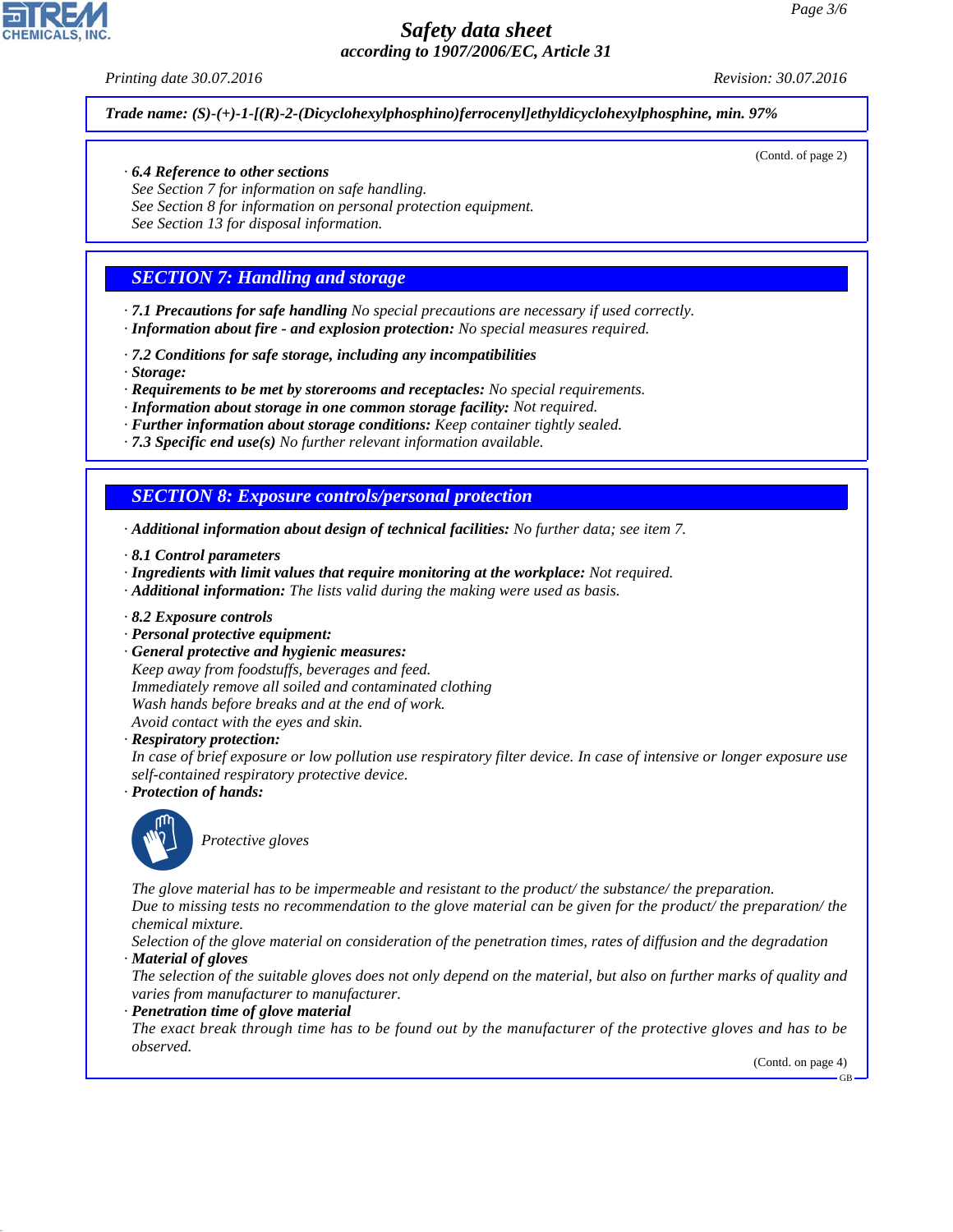*Printing date 30.07.2016 Revision: 30.07.2016*

CHEMICALS, INC.

|                                                                                                                                                                              | Trade name: $(S)-(+)$ -1-[ $(R)-2$ -(Dicyclohexylphosphino)ferrocenyl]ethyldicyclohexylphosphine, min. 97% |  |  |
|------------------------------------------------------------------------------------------------------------------------------------------------------------------------------|------------------------------------------------------------------------------------------------------------|--|--|
| $\cdot$ Eye protection:<br>Tightly sealed goggles                                                                                                                            | (Contd. of page 3)                                                                                         |  |  |
| · 9.1 Information on basic physical and chemical properties<br><b>General Information</b><br>$\cdot$ Appearance:<br>Form:<br>Colour:<br>$\cdot$ Odour:<br>· Odour threshold: | Powder<br>Orange<br><b>Odourless</b><br>Not determined.                                                    |  |  |
| $\cdot$ pH-value:                                                                                                                                                            | Not applicable.                                                                                            |  |  |
| Change in condition<br><b>Melting point/Melting range:</b><br><b>Boiling point/Boiling range:</b>                                                                            | no data ${}^{\circ}C$<br>no data ${}^{\circ}C$                                                             |  |  |
| · Flash point:                                                                                                                                                               | Not applicable.                                                                                            |  |  |
| · Flammability (solid, gaseous):                                                                                                                                             | Not determined.                                                                                            |  |  |
| · Ignition temperature:                                                                                                                                                      |                                                                                                            |  |  |
| <b>Decomposition temperature:</b>                                                                                                                                            | Not determined.                                                                                            |  |  |
| · Self-igniting:                                                                                                                                                             | Not determined.                                                                                            |  |  |
| · Danger of explosion:                                                                                                                                                       | Product does not present an explosion hazard.                                                              |  |  |
| $\cdot$ Explosion limits:<br>Lower:<br><b>Upper:</b>                                                                                                                         | Not determined.<br>Not determined.                                                                         |  |  |
| · Vapour pressure:                                                                                                                                                           | no data hPa                                                                                                |  |  |
| $\cdot$ Density:<br>· Relative density<br>· Vapour density<br><b>Evaporation rate</b>                                                                                        | Not determined.<br>Not determined.<br>Not applicable.<br>Not applicable.                                   |  |  |
| · Solubility in / Miscibility with<br>water:                                                                                                                                 | Insoluble.                                                                                                 |  |  |
| · Partition coefficient (n-octanol/water): Not determined.                                                                                                                   |                                                                                                            |  |  |
| · Viscosity:<br>Dynamic:<br>Kinematic:                                                                                                                                       | Not applicable.<br>Not applicable.                                                                         |  |  |
| · Solvent content:<br>Organic solvents:<br>$VOC$ (EC)                                                                                                                        | $0.0\%$<br>0.00%                                                                                           |  |  |
| Solids content:<br>.9.2 Other information                                                                                                                                    | 100.0%<br>No further relevant information available.                                                       |  |  |

# *SECTION 10: Stability and reactivity*

*· 10.1 Reactivity No further relevant information available.*

GB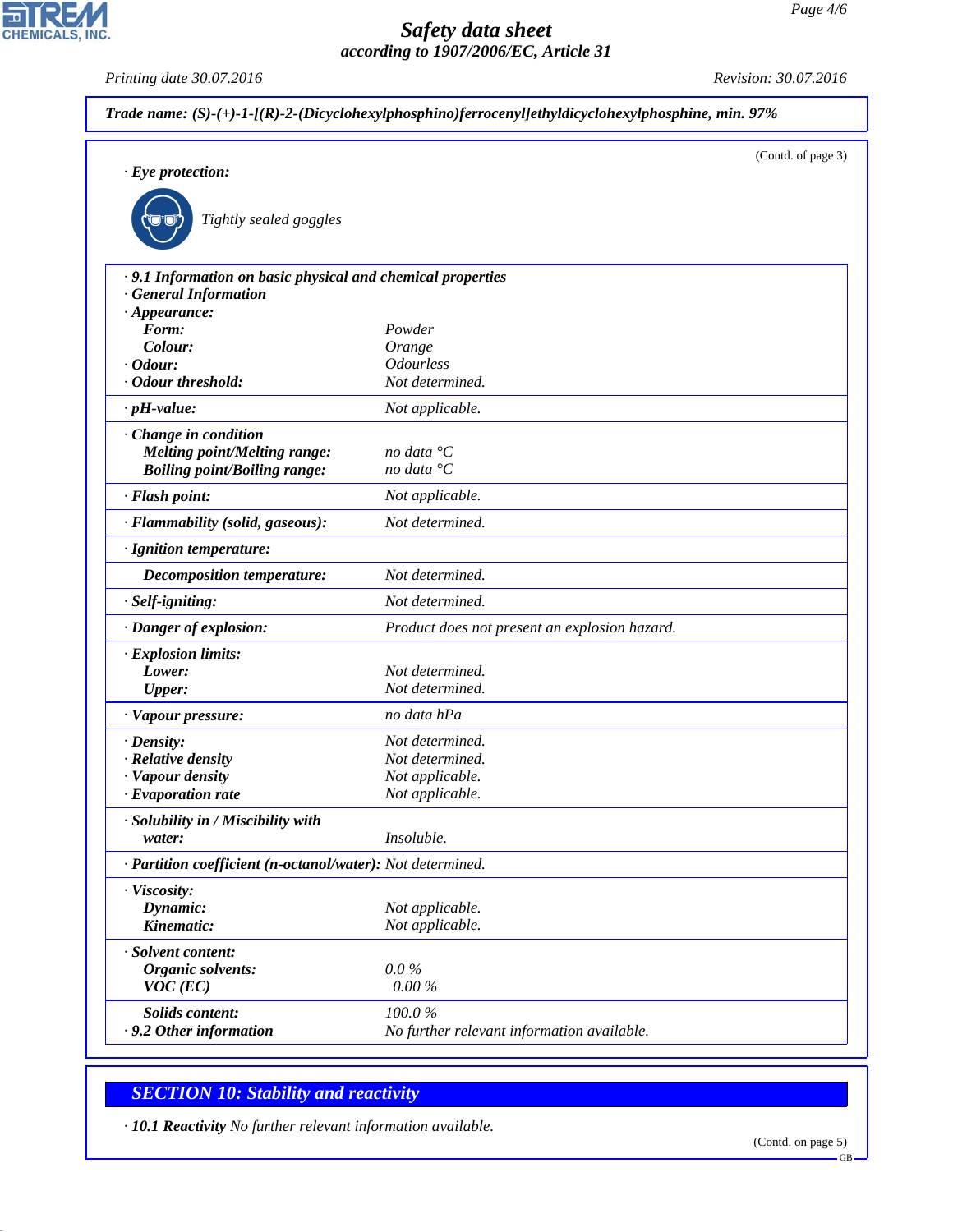*Printing date 30.07.2016 Revision: 30.07.2016*

(Contd. of page 4)

*Trade name: (S)-(+)-1-[(R)-2-(Dicyclohexylphosphino)ferrocenyl]ethyldicyclohexylphosphine, min. 97%*

- *· 10.2 Chemical stability*
- *· Thermal decomposition / conditions to be avoided: No decomposition if used according to specifications.*
- *· 10.3 Possibility of hazardous reactions No dangerous reactions known.*
- *· 10.4 Conditions to avoid No further relevant information available.*
- *· 10.5 Incompatible materials: No further relevant information available.*
- *· 10.6 Hazardous decomposition products: No dangerous decomposition products known.*

# *SECTION 11: Toxicological information*

- *· 11.1 Information on toxicological effects*
- *· Acute toxicity Based on available data, the classification criteria are not met.*
- *· Primary irritant effect:*
- *· Skin corrosion/irritation*
- *Causes skin irritation.*
- *· Serious eye damage/irritation*
- *Causes serious eye irritation.*
- *· Respiratory or skin sensitisation Based on available data, the classification criteria are not met.*
- *· CMR effects (carcinogenity, mutagenicity and toxicity for reproduction)*
- *· Germ cell mutagenicity Based on available data, the classification criteria are not met.*
- *· Carcinogenicity Based on available data, the classification criteria are not met.*
- *· Reproductive toxicity Based on available data, the classification criteria are not met.*
- *· STOT-single exposure*
- *May cause respiratory irritation.*
- *· STOT-repeated exposure Based on available data, the classification criteria are not met.*
- *· Aspiration hazard Based on available data, the classification criteria are not met.*

## *SECTION 12: Ecological information*

- *· 12.1 Toxicity*
- *· Aquatic toxicity: No further relevant information available.*
- *· 12.2 Persistence and degradability No further relevant information available.*
- *· 12.3 Bioaccumulative potential No further relevant information available.*
- *· 12.4 Mobility in soil No further relevant information available.*
- *· Additional ecological information:*
- *· General notes: Not known to be hazardous to water.*
- *· 12.5 Results of PBT and vPvB assessment*
- *· PBT: Not applicable.*
- *· vPvB: Not applicable.*
- *· 12.6 Other adverse effects No further relevant information available.*

# *SECTION 13: Disposal considerations*

- *· 13.1 Waste treatment methods*
- *· Recommendation*

*Must not be disposed together with household garbage. Do not allow product to reach sewage system.*

- *· Uncleaned packaging:*
- *· Recommendation: Disposal must be made according to official regulations.*

(Contd. on page 6)

GB